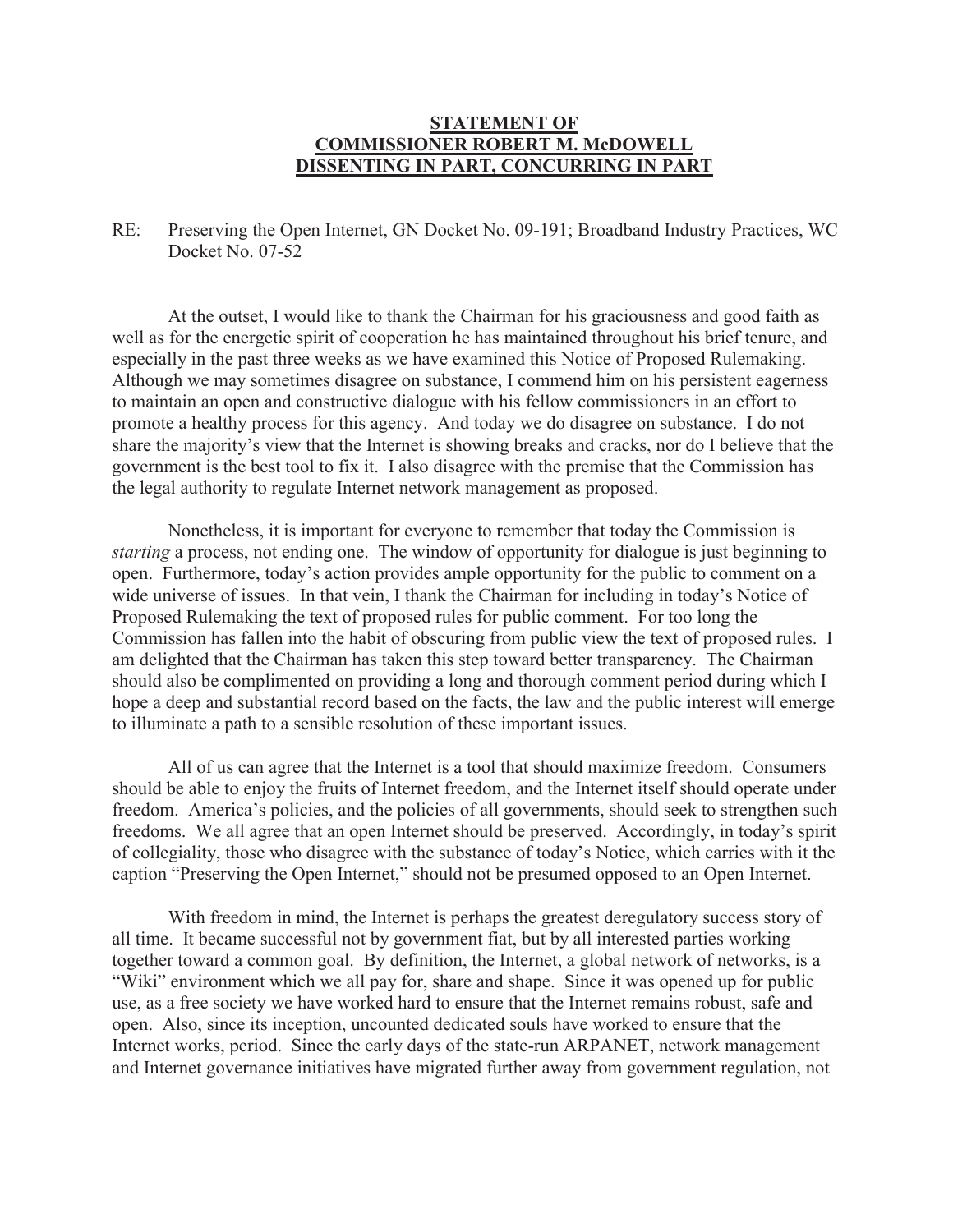closer to it. This evolution away from government intervention has been the most important ingredient in the Internet's success.

Early efforts to keep the Internet open and free sparked the creation of non-statecontrolled Internet governance entities staffed by volunteer engineers, academics and software developers. These groups have remained largely self-governed, self-funded and nonprofit, with volunteers acting on their own and not on behalf of their employers. No government owns or regulates them.

For example, the Internet Society (ISOC), an umbrella organization founded in 1992, is home to the Internet Engineering Task Force (IETF) that develops technical standards for the Internet. It is a non-profit corporation with a board of trustees consisting of, and funded by, individuals and organizations in the Internet community virtually free from government influence. Several other organizations work with ISOC on a variety of Internet governance issues. Among them are: the Internet Engineering Steering Group (IESG), the Internet Research Task Force (IRTF), the Internet Research Steering Group (IRSG), and the Internet Architecture Board (IAB), among others.<sup>1</sup> The P4P Working Group, which works on peer-to-peer congestion issues, is essentially no different.

Similarly, the Internet Corporation for Assigned Names and Numbers (ICANN) is a private non-profit entity that works to coordinate the Internet's domain name system. Until last month, ICANN managed the domain name system through a joint project agreement (JPA) with the Department of Commerce. On September 30, the Department of Commerce and ICANN announced the expiration of the JPA, yet another step away from government involvement. In place of the JPA, ICANN and the Department of Commerce have forged a new agreement that reaffirms the private sector-led model for coordination of the domain name system.

By creating flat Internet governance mechanisms that collaboratively work from the "bottom-up," rather than relying on a government-mandated "top-down" model, the Internet is better able to flourish as an entity that promotes freedom at all levels. By way of illustration, some argue that nations whose governments regulate the Internet less live under more freedom, while societies that regulate it more live under less freedom. Or, as Thomas Jefferson observed more than two centuries ago, "The course of history shows that as the government grows, liberty decreases."

As I participated in the International Telecommunications Union's conference in Geneva two weeks ago, I was reminded how closely the international community watches the FCC's movements. After I spoke with regulators from other nations, it became obvious to me that some countries are waiting for the U.S. to assert more government authority over the Internet to help justify an increased state role over Internet management internationally. It is not an exaggeration to say the world is watching what we do. Although we are proceeding with the best of intentions, as we examine the important issues raised in today's Notice, we should keep in mind that our final actions inadvertently could be setting a precedent for some foreign governments

<sup>1</sup> Association for Computing Machinery, *A Concise Guide to the Major Internet Bodies*, http://www.acm.org/ubiquity/views/v6i5\_simoneli.html.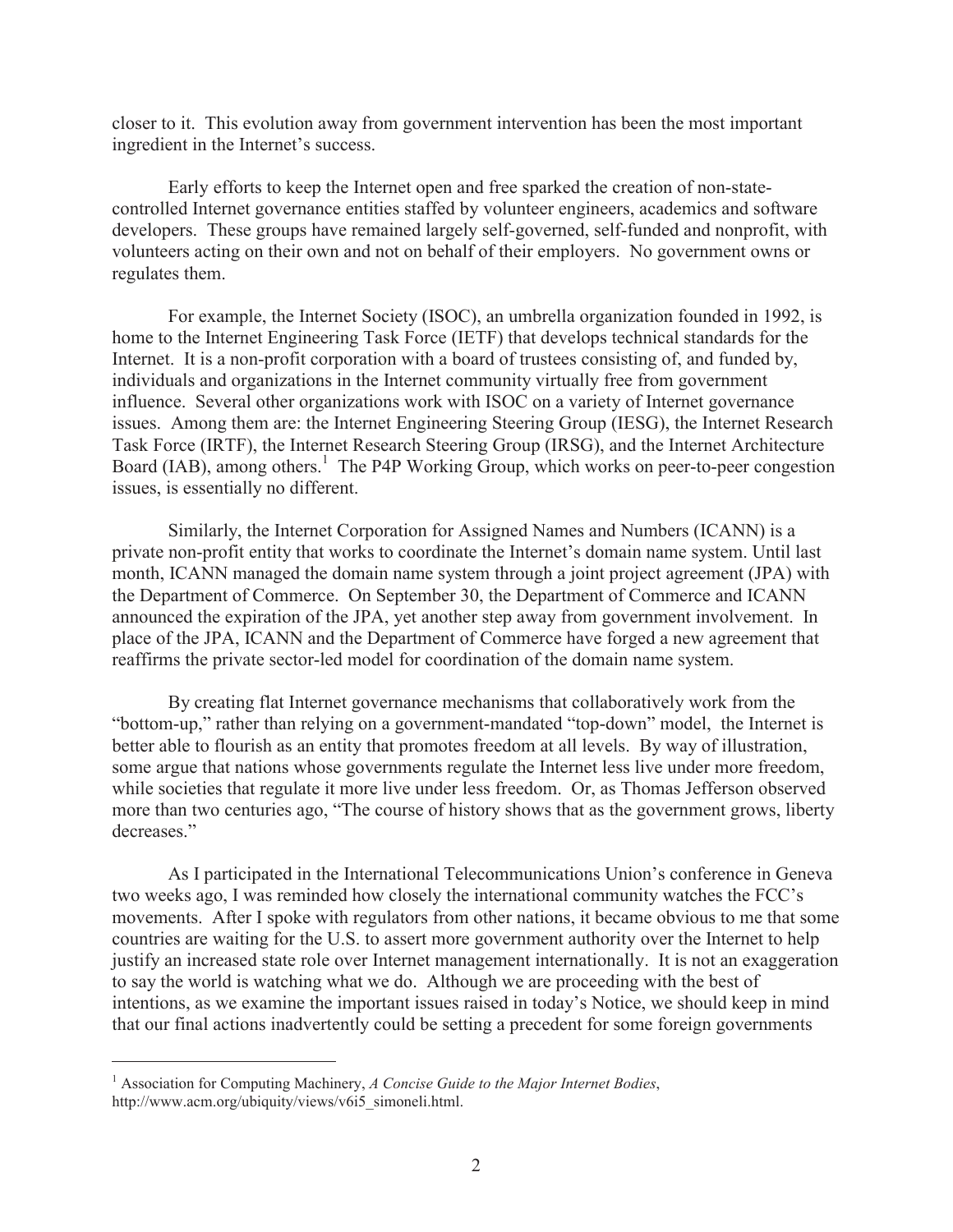with less pure motives to use in justifying stricter Internet regulation. That would be a mistake. Freedom is best served if we promote abundance, collaboration and competition over regulation and rationing. No government has ever succeeded in mandating innovation and investment.

We are here today, in part, because we have seen a deepening division between some network operators and some in the application industry. Some in the applications industry are calling for government regulation of network engineering problems that historically have been resolved through many of the collaborative bodies I've just mentioned. Such collaborative bodies have never failed to resolve major network management challenges. That is a track record the government simply cannot match. One of my concerns regarding today's Notice is that its premise looks at innovation in a way that could actually deepen the division between applications and networks precisely at a time when the market is sparking unprecedented *convergence* between the two.

For instance, many proponents of network management regulation speak of unfettered innovation at the "edge" of networks – such as on consumers' personal computers and wireless devices – while the freedom to innovate "in the middle" of networks should be more limited due to concerns regarding potential anticompetitive conduct by network operators. Today's Notice and its proposed rules could be viewed as operating from a similar premise, however, which could produce counterproductive results. Constructive public policy should subscribe to the philosophy that unfettered innovation should be encouraged equally at *all* points of the network – at the edge and in the core.

As a practical matter, it is fast becoming impossible to separate the two. Consumers are telling the marketplace that they don't want networks that operate merely as "dumb pipes." Sometimes they want the added value and efficiency that comes from intelligence inside networks as well. Those who oversimplify this issue as a zero sum scenario between a dumb pipe and smart edge versus a smart pipe and dumb edge offer only a false choice that does not reflect the realities of today's market. I hope that yesterday's joint blog post between Google and Verizon Wireless on the importance of the consumer Internet experience is the start of continued collaboration and dialogue among these two communities.

Some questions that I hope get addressed in the record are: Is the Commission suggesting today that the government draw a bright line of distinction between networks and applications in an effort to justify regulation in this space? If so, should not the Commission refine its view because networks and applications are converging faster than regulators can measure? Otherwise, would the Commission not be favoring one market player over another absent evidence of an abuse of market power?

For example, Cisco builds Internet routers that contain over 28.1 million lines of code. How are we to ascertain whether each line of code offers a pure operating system function or some other application that adds value? Should that be the Commission's role? Can we make such determinations efficiently? Do we even have the statutory authority to do any of this?<sup>2</sup>

 $2$  My view is that regulation of network management is simply not reasonably ancillary to responsibilities set forth under other sections of the Act. *See United States v*. *Southwestern Cable Co.*, 392 U.S. 157 (1968), *see also FCC v. Midwest Video Corporation*, 440 U.S. 689 (1979) (*Midwest Video II)*.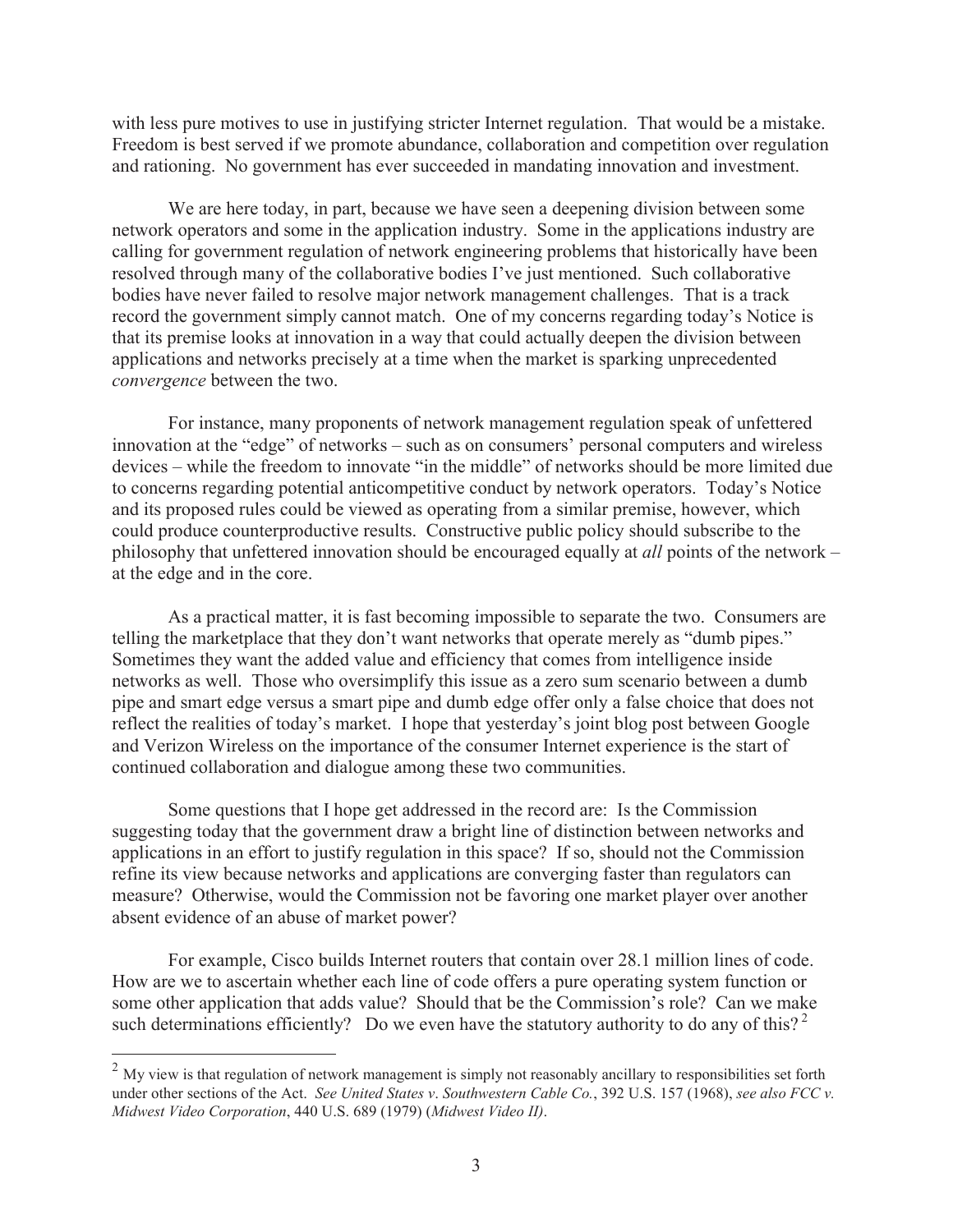These thorny questions abound, and I strongly encourage commenters to fill the record with solid facts and legal theories to substantiate their points of view.

Furthermore, as we go forward, I hope we can explore the differences between discriminatory conduct and anticompetitive conduct. The public interest would be better served if the debate would focus more on this dichotomy. During the course of this debate, many have confused the important difference between discriminatory conduct and anticompetitive conduct. But the reality is that the Internet can function only if engineers are allowed to *discriminate* among different types of traffic. The word "discriminate" carries with it negative connotations, but to network engineers it means "network management." Discriminatory conduct, in the network management context, does not necessarily mean anticompetitive conduct.

For example, to enjoy online video downloads without interruption or distortion, consumers expect video bits to be given priority over other bits, such as email bits. Such conduct is discriminatory, but not necessarily anticompetitive. If discriminatory conduct were to become anticompetitive conduct, then could it not be addressed in the context of competition and antitrust laws? While today's Notice provides an opportunity to comment on the applicability of such laws, I hope that the record will contain a relevant market analysis before we venture further. Without a finding of a concentration of market power and abuse of such power in the broadband market, additional regulation is likely not warranted.

In fact, just over two years ago the Commission launched an inquiry into the state of the broadband services market. We cast a wide net in an effort to harvest evidence of fundamental market failure, and we came up empty. Similarly, after a lengthy and thorough market analysis, the Federal Trade Commission (FTC) issued a report on the state of the broadband market just 27

Also, I respectfully disagree that Sections 230 and 706 provide the ancillary hook. *See* 47 U.S.C. §§ 230(b), 1302(a). Section 230(b) opens with the clause, "It is the policy of the United States." While I agree with the importance of the goals set forth there, I do not read them as granting the Commission the necessary specific statutory authority to bolster further regulation through our ancillary jurisdiction powers. Additionally, Section 706(a) states that the Commission "shall encourage the deployment on a reasonable and timely basis of advanced telecommunications capability to all Americans." The majority view appears to be that this Section provides the Commission with authority over the regulation of network management because if such management is left unchecked by the government, some people may, by default, have less access to the Internet. If read literally, however, Section 706 means exactly what it says: that the "Commission shall encourage the deployment on a reasonable and timely basis of advanced telecommunications capability to all Americans." Evidence already before us suggests that imposing new regulations on the industry that must pay for broadband deployment could have the opposite effect of what Section 706 charges the Commission to do.

The majority uses Section 201(b) as part of its basis for jurisdiction contending that it gives the Commission specific authority "to prescribe such rules and regulations as may be necessary in the public interest to carry out the provision of th[e] Act." But all of the language preceding that clause in Section 201 refers to obligations imposed on common carriers. And although the Supreme Court has held that the Commission may treat the provision of Internet access service under Title I and still impose some degree of regulation, *see NCTA v. Brand X Internet Servs*., 545 U.S. 967 (2005), the Court did not abandon its established precedent on the limits of the agency's ancillary authority. The Commission simply cannot use the generalized provisions of Title I to impose more onerous regulations on providers of broadband Internet access service than it is authorized to impose on common carriers under the specific provisions of Title II. *Midwest Video II*, 440 U.S. at 705 - 707.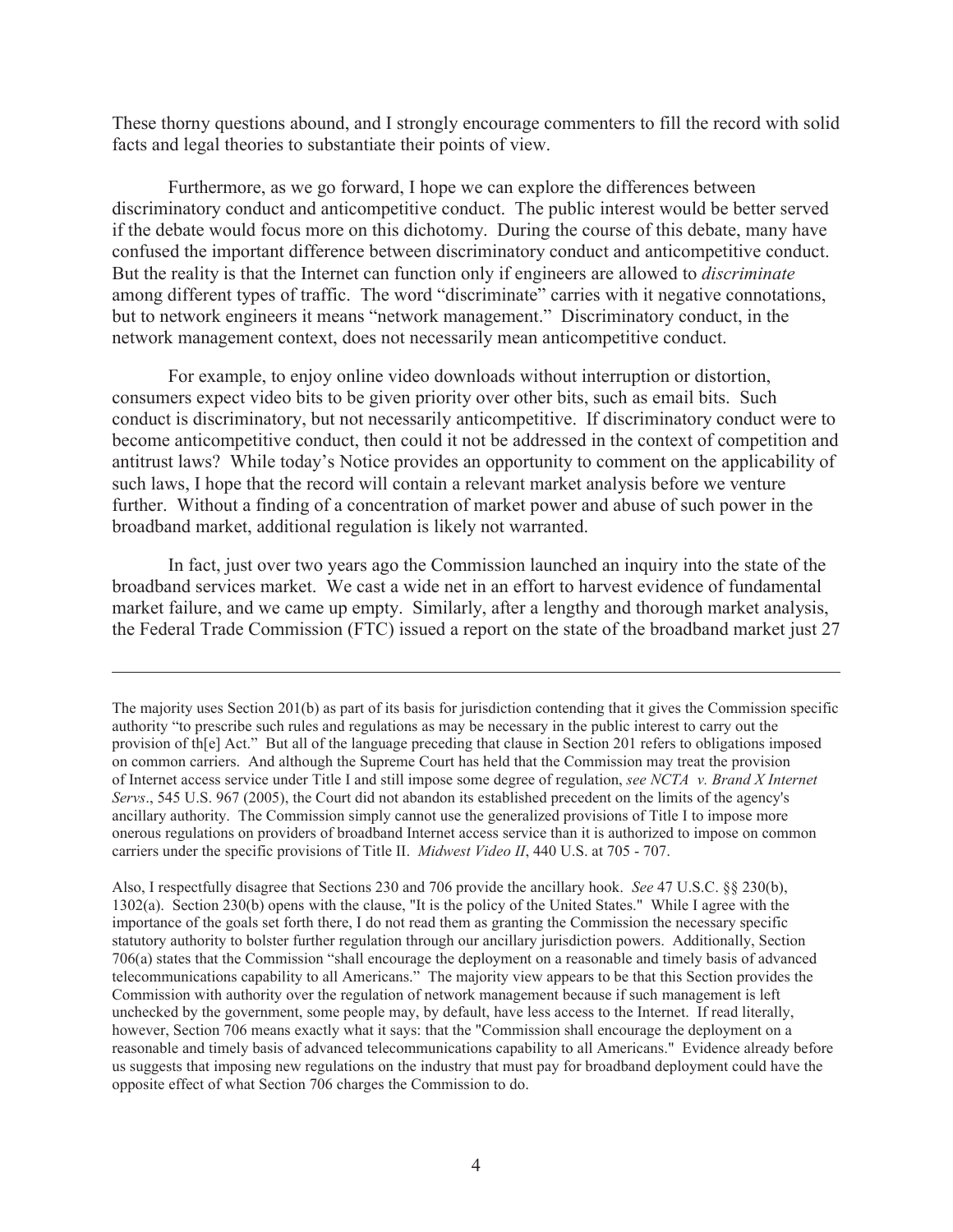months ago. In a unanimous and bipartisan 5-0 vote, the FTC strongly cautioned against imposing Internet regulation, saying:

[W]e suggest that policy makers proceed with caution in evaluating calls for network neutrality regulation …. No regulation, however wellintended, is cost-free, and it may be particularly difficult to avoid unintended consequences here, where the conduct at which regulation would be directed largely has not yet occurred. … Policy makers should be very wary of network neutrality regulation.<sup>3</sup>

What tectonic market changes have occurred since the 2007 FTC report that would warrant a change in policy? Since the Supreme Court's decision in *Brand*  $X$ , <sup>4</sup> we have been busy taking broadband services out of the common carriage realm of Title II and classifying them as largely *unregulated* Title I information services due to market conditions.<sup>5</sup> So an important question to ask might be to what degree would a lack of a change in market conditions threaten the viability of any new regulations on appeal?

Some point to less than a handful of troublesome actions – some several years old – by a few market players as sufficient evidence to justify a new regulatory regime. An important fact lacking in this debate is that once these actions were brought to light, however, all were resolved without imposing new regulations. Additionally, given the context of the uncountable number of Internet communications that occur every day, is such a small number of quickly resolved incidents evidence that the Internet is breaking to the point of needing more regulation?

As the Commission embarks upon this regulatory journey, we should do so with our eyes wide open regarding the potential consequences of our actions, be they beneficial or harmful and intended or unintended. For instance, the recent 700 MHz auction teaches important lessons about unintended consequences. I cast the only dissent against the open access requirements because the evidence in the record told me that the market was already headed toward offering

<sup>4</sup> *Brand X*, 545 U.S. 967.

<sup>&</sup>lt;sup>3</sup> Federal Trade Commission, *Broadband Connectivity Competition Policy*, 155 (2007). The FTC elaborated, "Policy makers should be very wary of network neutrality regulation simply because we do not know what the net effects of potential conduct by broadband providers will be on consumers, including, among other things, the prices that consumers may pay for Internet access, the quality of Internet access and other services that will be offered, and the choices of content and applications that may be available to consumers in the marketplace. Similarly, we do not know what net effects regulation to proscribe such conduct would have on consumers. This is the inherent difficulty in regulating based on concerns about conduct that has not occurred, especially in a dynamic marketplace." *Id.* at 157.

<sup>5</sup> *See, e.g.*, *Appropriate Framework for Broadband Access to the Internet Over Wireline Facilities; Universal Service Obligations of Broadband Providers; Review of Regulatory Requirements for Incumbent LEC Broadband Telecommunications Services;* Computer III *Further Remand Proceedings: Bell Operating Company Provision of Enhanced Services; 1998 Biennial Regulatory Review — Review of* Computer III *and ONA Safeguards and Requirements; Conditional Petition of the Verizon Telephone Companies for Forbearance Under 47 U.S.C. § 160(c) with regard to Broadband Services Provided via Fiber to the Premises; Petition of the Verizon Telephone Companies for Declaratory Ruling or, Alternatively, for Interim Waiver with Regard to Broadband Services Provided via Fiber to the Premises; Consumer Protection in the Broadband Era*, WC Docket Nos. 04-242, 05-271, CC Docket Nos. 95-20, 98-10, 01-337, 02-33, Report and Order and Notice of Proposed Rulemaking, 20 FCC Rcd 14853 (2005) (*Wireline Broadband Order*), *petitions for review denied*, *Time Warner Telecom, Inc. v. FCC*, 507 F.3d 205 (3d Cir. 2007).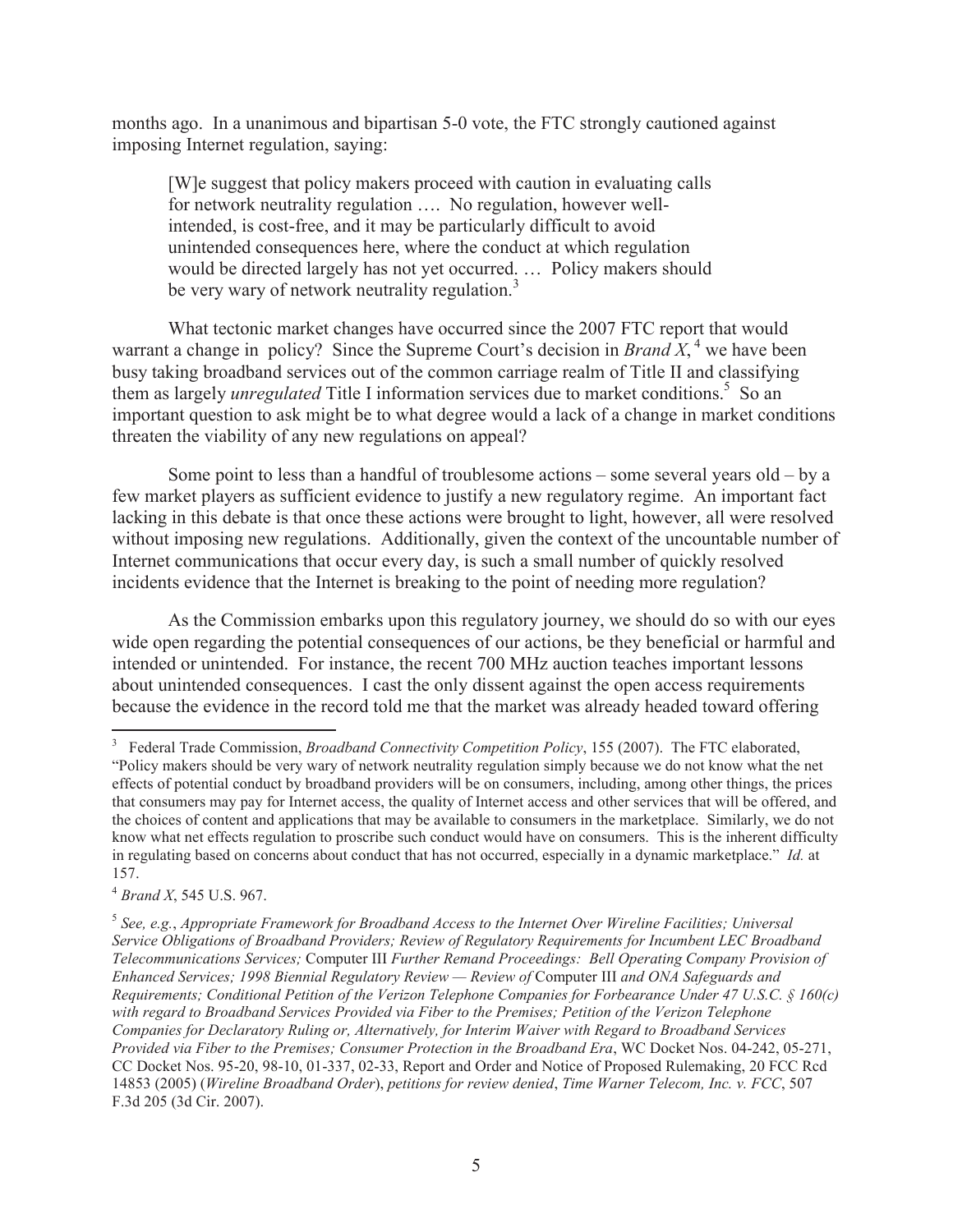more device and application portability. As it turns out, not only were several WiFi-enabled handsets already on the market at the time of our order, but, more importantly, several carriers, device manufacturers and application providers were working together to produce open devices and networks long before even a draft of the 700 MHz order was contemplated. At the time, I also did not think that the rule would achieve the advertised goal of attracting a new national broadband provider. Additionally, I was concerned that larger carriers would avoid the encumbered spectrum and outbid smaller players in the smaller, unregulated spectrum blocks. Sadly, my fears proved to be correct, but I wish I had been wrong. Hopefully, we can all learn from that experience: Even with the best of intentions, our rules can produce unpredictable outcomes that cause unforeseen harms.

Looking toward the future, network engineers forecast that Internet traffic will grow fivefold in the next three to four years. They also predict that when all television and video is personalized and sent over the Internet, there will be 30 times more traffic than today's network can accommodate. These traffic levels could materialize in less than 10 years, depending on how quickly user viewing habits change. Such congestion in the core requires constant and careful investment and management to ensure that consumers get the experience they expect while service providers expand their networks. Hopefully, all of us can also agree today that we will avoid adopting policies that may inadvertently stunt the growth of the network.

With that in mind, I want to again thank Chairman Genachowski for providing edits that allow for ample opportunity to comment on ways to achieve the goal of preserving an open Internet without additional regulation. Policies that promote abundance and competition serve as an antidote to potential anticompetitive conduct. If one market player were to manipulate Internet content or applications in an anticompetitive manner, sufficient competition would obviate the need for regulation by offering consumers multiple choices in "last-mile" providers. During the past few years, the Commission has worked diligently to adopt policies that have produced more last-mile competition by: making it easier for competitors to deploy fiber into American neighborhoods, auctioning new slices of the radio spectrum for powerful new broadband services and opening up the television "white spaces" for unlicensed uses.

In the past decade, however, most American consumers have had only two broadband platforms to choose from: a cable company and a phone company. This limited choice has produced a fear among proponents of regulation that last-mile providers could act in anticompetitive ways that limit consumer freedom on the Internet. But the reality is the days of the broadband duopoly are ending. Robust competition is budding, and more is on the way. Moreover, as we work on our National Broadband Plan for Congress, we should be mindful that investors of all sizes, as well as objective market analysts, have warned us that new regulation may frighten away critical investment capital needed to build America's broadband future.<sup>6</sup>

I hope that we will seriously consider the idea of having the Commission play a leadership role in helping to spotlight instances of market failure and conveying them to appropriate non-governmental collaborative bodies for review and action in an effort to avoid the unintended consequences of new regulation. This model, supported by strict enforcement of our

<sup>&</sup>lt;sup>6</sup> See FCC Hearing on Capital Formation in the Broadband Sector (Oct. 1, 2009). Webcast located at http://www.fcc.gov/live/2009\_10\_01-workshop.html.